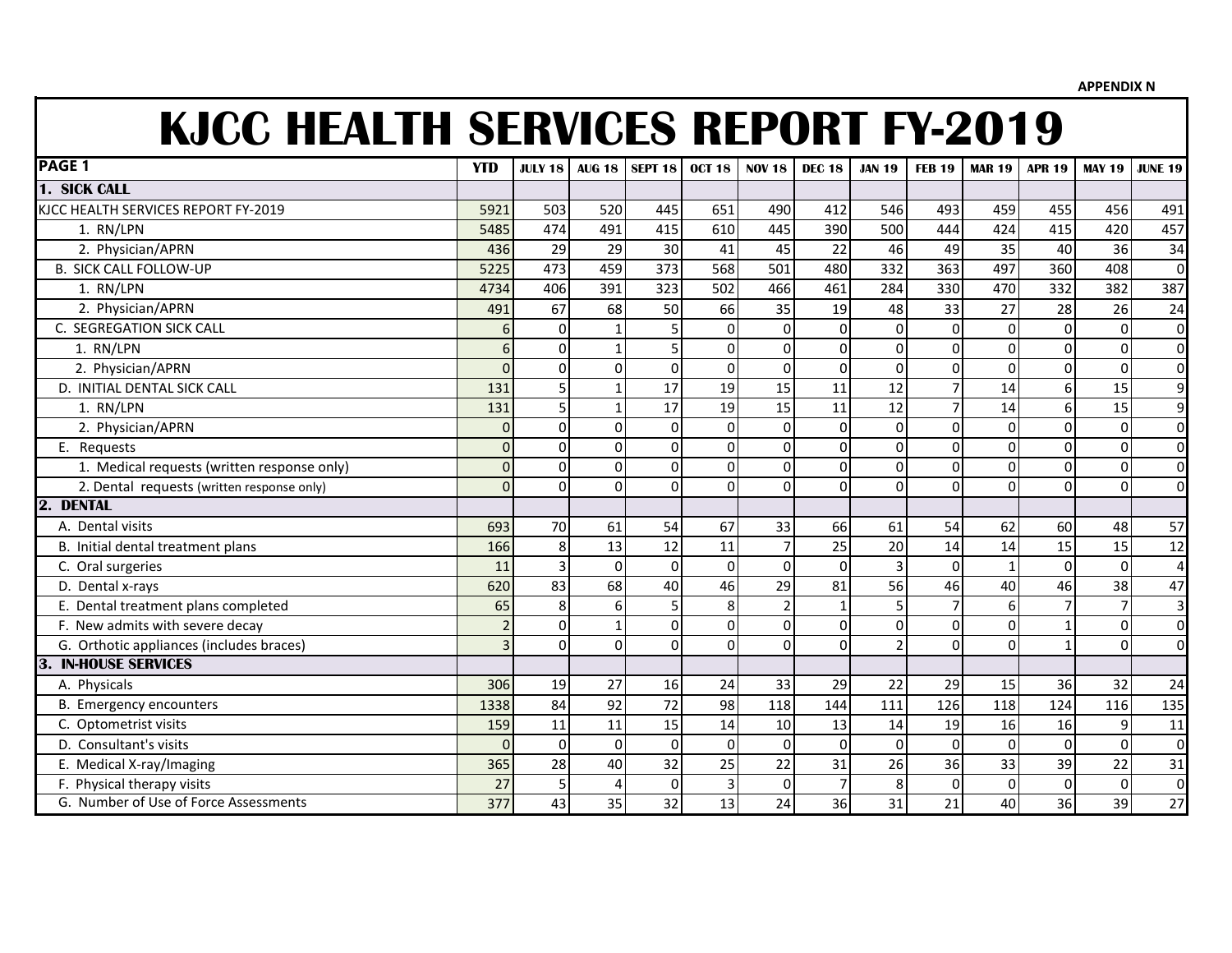| <b>PAGE 2</b><br>3. IN-HOUSE SERVICES (CONTINUED)          | <b>YTD</b>     |                |                |                         |                | <b>JULY 18</b> AUG 18   SEPT 18   OCT 18   NOV 18 | <b>DEC 18</b>   | <b>JAN 19</b>  | <b>FEB 19</b>  |                | <b>MAR 19   APR 19   MAY 19</b> |                | <b>JUNE 19</b>   |
|------------------------------------------------------------|----------------|----------------|----------------|-------------------------|----------------|---------------------------------------------------|-----------------|----------------|----------------|----------------|---------------------------------|----------------|------------------|
| H. Number of grievances                                    | $\Omega$       | $\Omega$       | $\Omega$       | $\Omega$                | $\Omega$       | <sup>0</sup>                                      | $\mathbf{0}$    | 0              | $\Omega$       | $\Omega$       | 0                               | $\Omega$       | $\overline{O}$   |
| 1. Formal (formal grievance form)                          | $\Omega$       | $\Omega$       | $\Omega$       | $\mathbf{0}$            | $\mathbf 0$    | $\Omega$                                          | $\mathbf 0$     | 0              | $\Omega$       | $\Omega$       | 0                               | $\Omega$       | $\overline{0}$   |
| 2. Informal (Form 11 complaint)                            | 0              | $\Omega$       | $\Omega$       | $\mathbf{0}$            | $\mathbf 0$    | $\Omega$                                          | $\mathbf 0$     | 0              | $\Omega$       | $\Omega$       | 0                               | 0              | $\overline{O}$   |
| 3. Central Office/Hotline Response                         | $\overline{0}$ | $\Omega$       | $\Omega$       | $\Omega$                | $\Omega$       | $\Omega$                                          | $\mathbf 0$     | $\mathbf 0$    | $\Omega$       | $\Omega$       | $\Omega$                        | $\Omega$       | $\overline{0}$   |
| I. Admission intake screening                              | 166            | 9              | 12             | 12                      | 14             | 12                                                | 16              | 20             | 14             | 14             | 16                              | 15             | 12               |
| J. Inter/intra facility transfer screening forms completed | $\mathbf 0$    | 0              | $\Omega$       | $\mathbf 0$             | $\mathbf{0}$   | $\mathbf{0}$                                      | $\mathbf 0$     | $\mathbf 0$    | $\Omega$       | $\Omega$       | $\Omega$                        | $\mathbf 0$    | $\overline{0}$   |
| K. Number of youth placed in clinic observation            | 50             | 4              | $\overline{3}$ | 6                       | 6              | Δ                                                 | 3               | $\mathbf 0$    | $\overline{2}$ | 8 <sup>1</sup> | 6                               | $\overline{2}$ | $6 \overline{6}$ |
| L. Number of youth placed in medical seg housing           | $\mathbf{1}$   | $\Omega$       | $\Omega$       | $\Omega$                | $\Omega$       | $\Omega$                                          | $\Omega$        | $\mathbf{1}$   | $\Omega$       | $\Omega$       | $\Omega$                        | $\Omega$       | $\overline{0}$   |
| <b>MEDICATIONS</b>                                         |                |                |                |                         |                |                                                   |                 |                |                |                |                                 |                |                  |
| A. Pharmacy dispensing errors                              | 11             | 5              | -1             | $\mathbf 0$             | $\mathbf{0}$   | $\Omega$                                          | $\mathbf 0$     | 0              | 0              | $\overline{0}$ | $\overline{2}$                  | 3              | $\overline{0}$   |
| B. Nursing-medication-administration errors                | 15             | $\mathbf{1}$   | $\overline{2}$ | $\mathbf{1}$            | $\mathbf{1}$   |                                                   | $\Omega$        | $\mathbf{1}$   | $\overline{2}$ | $\Omega$       | $\Omega$                        | $\overline{3}$ | 3                |
| <b>OFF-SITE SERVICES</b>                                   |                |                |                |                         |                |                                                   |                 |                |                |                |                                 |                |                  |
| A. Office visits                                           | 45             | 11             | 4              | 6                       | $\overline{2}$ |                                                   | 3               | 4              |                |                |                                 | 3              | $\overline{O}$   |
| B. Office visits with procedures                           | $\overline{4}$ | $\overline{2}$ | $\Omega$       | $\mathbf{1}$            | $\mathbf{1}$   | $\Omega$                                          | $\mathbf 0$     | 0              | $\mathbf 0$    | $\Omega$       | $\Omega$                        | 0              | $\overline{0}$   |
| C. Mammograms                                              | $\mathbf{1}$   | $\Omega$       | $\Omega$       | $\mathbf 0$             | $\mathbf 0$    | $\Omega$                                          | $\mathbf 0$     | $\overline{0}$ | $\mathbf{1}$   | $\Omega$       | 0                               | 0              | $\overline{0}$   |
| D. Off site x-rays                                         | 11             | $\mathbf{1}$   | $\overline{3}$ | $\overline{2}$          | $\overline{2}$ | 3                                                 | $\mathbf 0$     | 0              | $\Omega$       | $\Omega$       | 0                               | 0              | $\overline{0}$   |
| E. Hospitalizations                                        | $\overline{2}$ | $\Omega$       |                | $\Omega$                | $\Omega$       | $\Omega$                                          | $\Omega$        | 0              | $\Omega$       |                | $\Omega$                        | $\Omega$       | $\overline{0}$   |
| F. Out patient 1 day surgeries                             | $\mathbf{1}$   | $\Omega$       | $\Omega$       | $\mathbf{0}$            | $\Omega$       | $\Omega$                                          | $\mathbf 0$     | 0              |                | $\Omega$       | 0                               | 0              | $\overline{O}$   |
| G. Emergency room                                          | 5              | $\Omega$       |                | $\Omega$                | $\mathbf 0$    | $\mathcal{D}$                                     |                 | 0              | $\Omega$       |                | 0                               | $\Omega$       | $\overline{O}$   |
| H. Ambulance                                               | $\mathbf 0$    | $\Omega$       | $\Omega$       | $\Omega$                | $\Omega$       | $\Omega$                                          | $\mathbf 0$     | 0              | $\Omega$       | $\Omega$       | 0                               | $\Omega$       | $\overline{O}$   |
| I. Stat Lab                                                | 3              | $\overline{0}$ | $\Omega$       | $\mathbf{1}$            | $\mathbf{0}$   | 0                                                 | $\mathbf 0$     | 0              | $\Omega$       | $\overline{2}$ | 0                               | 0              | $\overline{0}$   |
| J. Dental                                                  | $\overline{7}$ | $\Omega$       |                |                         | $\mathfrak{p}$ | $\Omega$                                          | $\Omega$        | 0              | $\Omega$       | $\Omega$       |                                 | $\mathbf{1}$   | $\mathbf{1}$     |
| <b>6. SEGREGATION/USE OF FORCE</b>                         |                |                |                |                         |                |                                                   |                 |                |                |                |                                 |                |                  |
| A. Number of youth cleared for seg in the clinic           | 567            | 52             | 44             | 42                      | 27             | 38                                                | 60              | 53             | 38             | 54             | 47                              | 63             | 49               |
| B. Number of youth cleared for seg cell side               | $\mathbf{0}$   | $\Omega$       | $\Omega$       | $\Omega$                | $\mathbf 0$    | $\Omega$                                          | $\mathbf 0$     | $\mathbf 0$    | $\Omega$       | $\overline{0}$ | $\Omega$                        | $\mathbf 0$    | $\overline{0}$   |
| C. Number of youth assessed after UOF in clinic            | 377            | 43             | 35             | 32                      | 13             | 24                                                | 36              | 31             | 21             | 40             | 36                              | 39             | 27               |
| D. Number of youth assessed after UOF cell side            | $\Omega$       | $\Omega$       | $\Omega$       | $\mathbf 0$             | $\mathbf 0$    | $\Omega$                                          | $\mathbf 0$     | 0              | $\Omega$       | $\Omega$       | $\Omega$                        | $\mathbf 0$    | $\overline{0}$   |
| E. Number of segregation rounds                            | 1959           | 266            | 208            | 151                     | 95             | 134                                               | 193             | 168            | 91             | 145            | 147                             | 199            | 162              |
| <b>CHRONIC CARE YOUTH</b>                                  |                |                |                |                         |                |                                                   |                 |                |                |                |                                 |                |                  |
| A. Total chronic care youth                                | <b>AVG</b>     | 38             | 34             | 26                      | 30             | 25                                                | 29              | 31             | 30             | 29             | 29                              | 33             | 32               |
| B. Chronic care clinics done by HCP                        | 131            | 17             | 14             | $\overline{3}$          | 15             | 12                                                | $\overline{3}$  | 14             | 14             | $\vert$ 3      | 15                              | 17             | $\overline{a}$   |
| C. Chronic care clinics done by nurse                      | 342            | 36             | 31             | 24                      | 27             | 23                                                | 28              | 31             | 29             | 27             | 27                              | 32             | 27               |
| 1. Asthma                                                  | 154            | 9              | 9              | 9                       | 12             | 11                                                | 12              | 15             | 17             | 15             | 15                              | 16             | 14               |
| 2. Diabetes                                                | 23             | 4              |                | $\overline{\mathbf{3}}$ | $\overline{2}$ | $\overline{2}$                                    | $\overline{2}$  | $\mathbf 1$    | $\mathbf{1}$   | $\mathbf{1}$   | $\mathbf{1}$                    | $\mathbf 1$    | $\mathbf 1$      |
| 3. Obesity                                                 | $\pmb{0}$      | 0              | $\overline{0}$ | $\overline{0}$          | $\overline{0}$ | $\overline{0}$                                    | $\overline{0}$  | $\overline{0}$ | 0              | $\overline{0}$ | $\overline{0}$                  | $\overline{0}$ | $\overline{0}$   |
| 4. Seizure                                                 | $\overline{7}$ | $\Omega$       | $\overline{0}$ | $\mathbf 0$             | $\overline{0}$ | $\Omega$                                          | $1\overline{ }$ | $\mathbf{1}$   |                | 1 <sup>1</sup> |                                 | $\mathbf{1}$   | $\mathbf{1}$     |
| 5. TB disease or infection                                 | $\mathbf 0$    | $\overline{0}$ | $\overline{0}$ | $\mathbf 0$             | $\overline{0}$ | $\Omega$                                          | $\overline{0}$  | 0              | $\Omega$       | $\overline{0}$ | οI                              | 0              | $\overline{O}$   |
| 6. CV, Hypertension                                        | 29             | 4              | $\overline{4}$ | $\overline{3}$          | $\overline{2}$ |                                                   | $\mathbf 0$     | $\mathbf 2$    | 3              | 3              | 3                               | $\overline{2}$ | $\overline{2}$   |
| 7. Sickle cell anemia                                      | $\mathbf 0$    | $\overline{0}$ | $\overline{0}$ | $\overline{0}$          | $\Omega$       | $\Omega$                                          | $\overline{0}$  | $\pmb{0}$      | $\overline{0}$ | $\overline{0}$ | $\Omega$                        | 0              | $\overline{0}$   |
| 8. Immunosupressed                                         | $\mathbf 0$    | $\overline{0}$ | $\overline{0}$ | $\overline{0}$          | $\overline{0}$ | $\mathbf 0$                                       | $\overline{0}$  | $\overline{0}$ | $\overline{0}$ | $\overline{0}$ | $\Omega$                        | $\overline{0}$ | $\overline{0}$   |
| 9. Special needs                                           | 210            | 21             | 17             | 20                      | 22             | 17                                                | 19              | 19             | 15             | 13             | 13                              | 17             | 17               |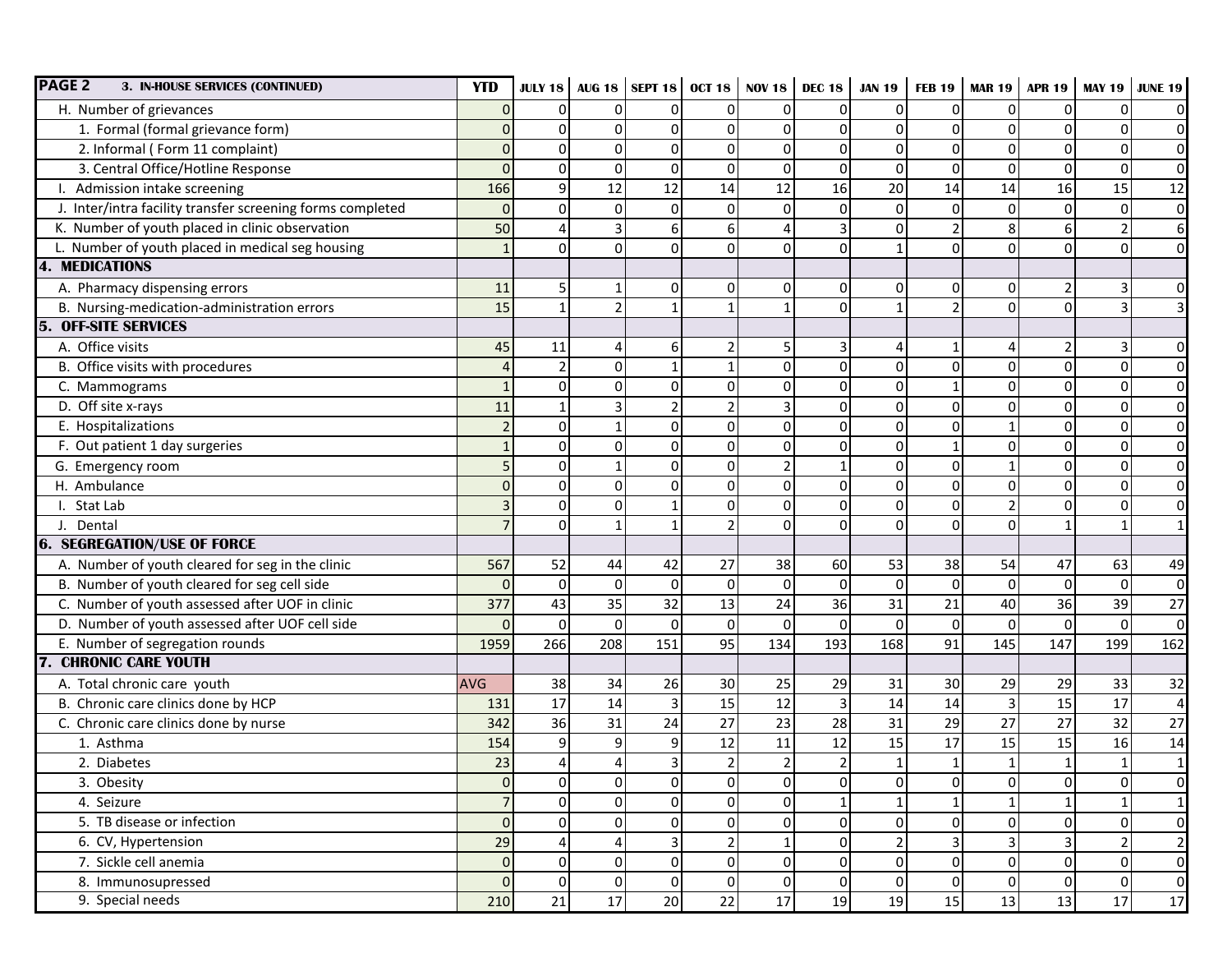| <b>PAGE 3</b>                                            | <b>YTD</b>     |                |                |                |                | JULY 18   AUG 18   SEPT 18   OCT 18   NOV 18   DEC 18 |                |                 |             |             | <b>JAN 19   FEB 19   MAR 19   APR 19   MAY 19  </b> |                 | <b>JUNE 19</b>          |
|----------------------------------------------------------|----------------|----------------|----------------|----------------|----------------|-------------------------------------------------------|----------------|-----------------|-------------|-------------|-----------------------------------------------------|-----------------|-------------------------|
| <b>8. ADA STATISTICS</b>                                 |                |                |                |                |                |                                                       |                |                 |             |             |                                                     |                 |                         |
| A. Youth w/ significant hearing deficit                  | $\mathbf 0$    | $\overline{0}$ | $\Omega$       | $\mathbf 0$    | $\mathbf 0$    | $\Omega$                                              | $\Omega$       | $\mathbf 0$     | $\mathbf 0$ | $\mathbf 0$ | $\mathbf{0}$                                        | 0               | $\Omega$                |
| B. Youth who are deaf                                    | $\mathbf 0$    | $\overline{0}$ | $\Omega$       | $\mathbf 0$    | $\mathbf 0$    | $\Omega$                                              | $\overline{0}$ | 0               | $\Omega$    | $\Omega$    | $\Omega$                                            | 0               | $\overline{0}$          |
| C. Youth with significant visual deficit                 | $\mathbf 0$    | $\mathsf{o}$   | $\overline{0}$ | $\Omega$       | $\Omega$       | $\Omega$                                              | $\overline{0}$ | 0               | $\Omega$    | $\Omega$    | $\Omega$                                            | $\mathbf 0$     | $\overline{0}$          |
| D. Youth who are blind                                   | $\mathbf 0$    | $\overline{0}$ | $\overline{0}$ | $\mathbf 0$    | $\mathbf 0$    | $\Omega$                                              | $\Omega$       | $\mathbf 0$     | $\mathbf 0$ | $\Omega$    | $\Omega$                                            | 0               | $\overline{0}$          |
| E. Youth w/ mental issues resulting in disability (SPMI) | $\mathbf 0$    | $\mathsf{o}$   | $\overline{0}$ | 0              | $\Omega$       | $\Omega$                                              | $\Omega$       | $\mathbf 0$     | $\Omega$    | $\Omega$    | $\Omega$                                            | $\mathbf 0$     | $\overline{0}$          |
| F. Youth w/ medical issues resulting in disability       | $\mathbf 0$    | $\overline{0}$ | $\Omega$       | $\mathsf{O}$   | $\Omega$       | $\Omega$                                              | $\overline{0}$ | $\overline{0}$  | $\mathbf 0$ | $\Omega$    | $\mathbf{0}$                                        | $\mathbf 0$     | $\overline{0}$          |
| G. Youth who are considered frail due to medical issue   | $\overline{0}$ | $\mathsf{O}$   | $\overline{0}$ | $\Omega$       | $\overline{0}$ | $\Omega$                                              | $\Omega$       | $\mathbf 0$     | $\mathbf 0$ | $\Omega$    | $\Omega$                                            | $\Omega$        | $\overline{0}$          |
| H. Youth with mobility issues                            | $\mathbf 0$    | $\overline{0}$ | $\Omega$       | $\Omega$       | $\Omega$       | $\Omega$                                              | $\Omega$       | $\mathbf 0$     | $\mathbf 0$ | 0           | $\Omega$                                            | $\mathbf 0$     | $\overline{0}$          |
| 1. Walking assistance required                           | $\mathbf 0$    | $\Omega$       | $\Omega$       | $\Omega$       | $\Omega$       | $\Omega$                                              | $\Omega$       | 0               | $\Omega$    | $\Omega$    | $\Omega$                                            | $\Omega$        | $\mathbf 0$             |
| 2. Wheelchair                                            | $\mathbf 0$    | $\overline{0}$ | $\Omega$       | 0              | $\mathbf 0$    | $\Omega$                                              | $\overline{0}$ | $\mathbf 0$     | $\Omega$    | $\Omega$    | $\Omega$                                            | 0               | $\overline{0}$          |
| 3. No stairs                                             | $\mathbf 0$    | $\mathsf{o}$   | $\overline{0}$ | $\mathbf 0$    | $\mathbf 0$    | $\Omega$                                              | $\overline{0}$ | $\overline{0}$  | $\mathbf 0$ | $\mathbf 0$ | $\mathbf{0}$                                        | $\mathbf 0$     | $\overline{\mathbf{0}}$ |
| 4. Bathing/dressing assistance required                  | $\mathbf 0$    | $\Omega$       | $\Omega$       | $\Omega$       | $\Omega$       | $\Omega$                                              | $\Omega$       | 0               | $\Omega$    | $\Omega$    | $\mathbf{0}$                                        | $\Omega$        | $\overline{0}$          |
| 5. Requires an aide worker                               | $\mathbf 0$    | $\Omega$       | $\overline{0}$ | $\Omega$       | $\Omega$       | $\Omega$                                              | $\Omega$       | 0               | $\Omega$    | 0           | $\Omega$                                            | $\Omega$        | $\overline{0}$          |
| 6. Prosthetic device required                            | $\overline{0}$ | $\Omega$       | $\Omega$       | $\Omega$       | $\Omega$       | $\Omega$                                              | $\Omega$       | $\mathbf 0$     | $\Omega$    | $\Omega$    | $\Omega$                                            | $\mathbf 0$     | $\Omega$                |
| <b>9. HIV</b>                                            |                |                |                |                |                |                                                       |                |                 |             |             |                                                     |                 |                         |
| A. Total HIV + youth                                     | <b>AVG</b>     | $\overline{0}$ | $\Omega$       | $\mathbf 0$    | $\mathbf{0}$   | $\Omega$                                              | $\Omega$       | 0               | $\mathbf 0$ | $\Omega$    | $\mathbf{0}$                                        | 0               | $\overline{0}$          |
| 1. White                                                 | 0              | $\overline{0}$ | $\Omega$       | $\Omega$       | $\mathbf 0$    | $\Omega$                                              | $\overline{0}$ | $\mathbf 0$     | $\Omega$    | $\Omega$    | $\Omega$                                            | $\mathbf 0$     | $\overline{0}$          |
| 2. Black                                                 | $\overline{0}$ | οI             | $\Omega$       | $\Omega$       | $\Omega$       | $\Omega$                                              | $\Omega$       | $\mathbf 0$     | $\Omega$    | $\Omega$    | $\Omega$                                            | $\mathbf 0$     | $\mathbf 0$             |
| 3. Hispanic                                              | $\mathbf 0$    | $\overline{0}$ | $\Omega$       | $\mathbf 0$    | $\mathbf 0$    | $\Omega$                                              | $\overline{0}$ | $\overline{0}$  | $\mathbf 0$ | $\Omega$    | $\Omega$                                            | $\mathbf 0$     | $\overline{0}$          |
| 4. Asian                                                 | $\mathbf 0$    | $\overline{0}$ | $\overline{0}$ | $\mathbf 0$    | $\mathbf 0$    | $\Omega$                                              | $\overline{0}$ | $\mathbf 0$     | $\mathbf 0$ | $\Omega$    | $\mathbf{0}$                                        | $\mathbf 0$     | $\overline{0}$          |
| 5. American Indian/Alaska Native                         | $\pmb{0}$      | $\circ$        | $\Omega$       | $\pmb{0}$      | $\mathbf 0$    | $\Omega$                                              | $\overline{0}$ | $\overline{0}$  | $\mathbf 0$ | $\mathbf 0$ | $\pmb{0}$                                           | $\mathbf 0$     | $\overline{0}$          |
| 6. Non-black/Non-white                                   | $\mathbf 0$    | $\mathsf{O}$   | $\overline{0}$ | $\mathbf 0$    | $\overline{0}$ | $\Omega$                                              | $\Omega$       | $\mathbf 0$     | $\mathbf 0$ | $\Omega$    | $\mathbf{0}$                                        | $\mathbf 0$     | $\overline{0}$          |
| B. Newly diagnosed HIV + this month                      | $\mathbf 0$    | $\overline{0}$ | $\overline{0}$ | $\mathbf 0$    | $\mathbf 0$    | $\Omega$                                              | $\overline{0}$ | $\mathbf 0$     | $\mathbf 0$ | $\mathbf 0$ | $\Omega$                                            | 0               | $\overline{\mathbf{0}}$ |
| C. HIV + treated w/highly active antiretroviral          | $\mathbf 0$    | $\overline{0}$ | $\Omega$       | $\Omega$       | $\Omega$       | $\Omega$                                              | $\Omega$       | 0               | $\mathbf 0$ | $\Omega$    | $\Omega$                                            | 0               | $\overline{0}$          |
| D. HIV + converted to AIDS                               | $\mathbf 0$    | $\overline{0}$ | $\Omega$       | 0              | $\mathbf 0$    | $\Omega$                                              | $\Omega$       | $\mathbf 0$     | $\mathbf 0$ | $\Omega$    | $\Omega$                                            | $\mathbf 0$     | $\overline{0}$          |
| E. Pre-test counseled for HIV                            | $\overline{0}$ | $\overline{0}$ | $\overline{0}$ | $\mathbf 0$    | $\overline{0}$ | $\Omega$                                              | $\overline{0}$ | $\mathbf 0$     | $\mathbf 0$ | $\Omega$    | $\mathbf{0}$                                        | $\mathbf 0$     | $\overline{0}$          |
| F. HIV tests performed                                   | 185            | 9              | 19             | $\overline{9}$ | 17             | 13                                                    | 18             | $\overline{27}$ | 14          | 15          | 16                                                  | $\overline{13}$ | $\overline{15}$         |
| G. Transferred or released without results               | $\overline{0}$ | $\Omega$       | $\Omega$       | $\Omega$       | $\Omega$       | $\Omega$                                              | $\Omega$       | $\Omega$        | $\Omega$    | $\Omega$    | $\Omega$                                            | $\mathbf 0$     | $\overline{0}$          |
| H. Post test counseled for HIV                           | $\overline{0}$ | $\Omega$       | $\Omega$       | $\Omega$       | $\Omega$       | $\Omega$                                              | $\Omega$       | $\mathbf 0$     | $\Omega$    | $\Omega$    | $\Omega$                                            | $\mathbf 0$     | $\overline{0}$          |
| <b>10. AIDS</b>                                          |                |                |                |                |                |                                                       |                |                 |             |             |                                                     |                 |                         |
| A. Total AIDS youth                                      | <b>AVG</b>     | $\overline{0}$ | $\overline{0}$ | $\mathbf 0$    | $\mathbf{0}$   | $\Omega$                                              | $\Omega$       | 0               | $\mathbf 0$ | $\Omega$    | $\mathbf{0}$                                        | 0               | $\Omega$                |
| 1. White                                                 | $\mathbf 0$    | $\Omega$       | $\Omega$       | $\Omega$       | $\overline{0}$ | $\Omega$                                              | $\Omega$       | $\mathbf 0$     | $\Omega$    | $\Omega$    | $\Omega$                                            | $\pmb{0}$       | $\overline{0}$          |
| 2. Black                                                 | $\mathbf 0$    | $\overline{0}$ | $\overline{0}$ | $\Omega$       | $\overline{0}$ | $\Omega$                                              | $\overline{0}$ | 0               | $\mathbf 0$ | $\Omega$    | $\Omega$                                            | $\mathbf 0$     | $\overline{0}$          |
| 3. Hispanic                                              | $\mathbf 0$    | $\Omega$       | $\Omega$       | $\Omega$       | $\Omega$       | $\Omega$                                              | $\Omega$       | 0               | $\Omega$    | $\Omega$    | $\Omega$                                            | $\mathbf 0$     | $\overline{0}$          |
| 4. Asian                                                 | $\mathbf 0$    | $\overline{0}$ | $\Omega$       | $\mathbf 0$    | $\mathbf 0$    | $\Omega$                                              | $\Omega$       | $\mathbf 0$     | $\mathbf 0$ | $\Omega$    | $\Omega$                                            | $\mathbf 0$     | $\overline{0}$          |
| 5. American Indian/Alaska Native                         | $\mathbf 0$    | $\overline{0}$ | $\overline{0}$ | $\pmb{0}$      | $\pmb{0}$      | $\Omega$                                              | $\overline{0}$ | $\mathsf 0$     | $\mathbf 0$ | $\Omega$    | $\mathbf{0}$                                        | $\mathsf 0$     | $\overline{0}$          |
| 6. Non-black/Non-white                                   | $\overline{0}$ | οI             | $\Omega$       | $\Omega$       | $\mathbf 0$    | $\Omega$                                              | $\Omega$       | $\mathbf 0$     | $\Omega$    | $\Omega$    | $\Omega$                                            | $\Omega$        | $\mathbf 0$             |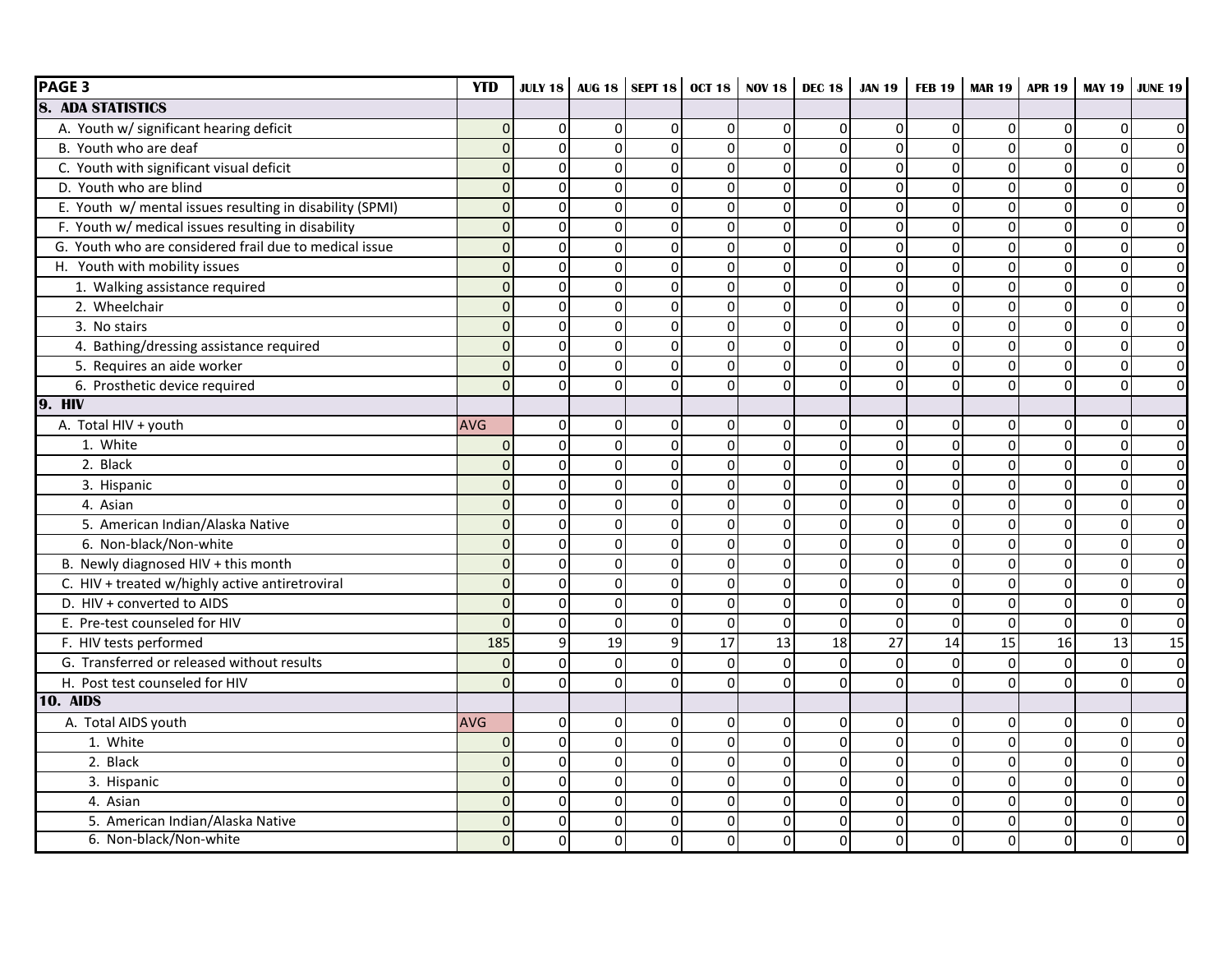| <b>PAGE 4</b>                                    | <b>YTD</b>      |                |                |                |                | <b>JULY 18</b> AUG 18 SEPT 18 OCT 18 NOV 18 | <b>DEC 18</b>  | <b>JAN 19</b>           | <b>FEB 19</b> |                | <b>MAR 19   APR 19  </b> | <b>MAY 19</b>  | <b>JUNE 19</b>          |
|--------------------------------------------------|-----------------|----------------|----------------|----------------|----------------|---------------------------------------------|----------------|-------------------------|---------------|----------------|--------------------------|----------------|-------------------------|
| 11. TB                                           |                 |                |                |                |                |                                             |                |                         |               |                |                          |                |                         |
| A. TB skin test given                            | 415             | 26             | 35             | 24             | 34             | 33                                          | 45             | 44                      | 33            | 24             | 44                       | 37             | 36                      |
| B. New admission PPD +                           | $\overline{a}$  | $\overline{0}$ | $\overline{2}$ | 0              | $\mathbf 0$    | $\Omega$                                    | $\mathbf 0$    | $\mathbf 0$             | $\Omega$      | $\mathbf{1}$   | $\mathbf{1}$             | $\mathbf 0$    | $\overline{0}$          |
| C. Youth with PPD conversions (new this month)   | $\mathbf{1}$    | $\overline{0}$ | $\Omega$       | 0              | $\Omega$       | $\Omega$                                    | $\pmb{0}$      | $\mathsf{O}\xspace$     | $\Omega$      | $\overline{0}$ | 0                        | $\mathbf{1}$   | $\overline{0}$          |
| D. Youth on prophylaxis                          | AVG             | $\circ$        | $\overline{0}$ | 0              | $\mathbf 0$    | $\Omega$                                    | $\mathbf 0$    | $\overline{\mathsf{o}}$ | $\mathbf 0$   | $\overline{0}$ | 0                        | $\mathbf 0$    | $\overline{0}$          |
| E. Youth completed treatment this month          | AVG             | οI             | $\Omega$       | 0              | $\Omega$       | $\Omega$                                    | $\Omega$       | $\overline{\mathsf{o}}$ | $\Omega$      | $\Omega$       | $\Omega$                 | $\Omega$       | $\overline{0}$          |
| F. Active TB cases currently                     | $\mathbf{0}$    | $\overline{0}$ | $\Omega$       | 0              | $\Omega$       | $\Omega$                                    | $\mathbf 0$    | $\overline{0}$          | $\Omega$      | $\overline{0}$ | 0                        | $\Omega$       | $\overline{0}$          |
| G. Active TB cases newly diagnosed this month    | $\mathbf 0$     | $\circ$        | $\overline{0}$ | $\pmb{0}$      | $\mathbf 0$    | $\Omega$                                    | $\mathbf 0$    | $\overline{\mathsf{o}}$ | $\mathbf 0$   | $\overline{0}$ | 0                        | $\mathbf 0$    | $\overline{\mathsf{o}}$ |
| H. Interferon-Gamma Release Assays (IGRAs) Tests | 9               | $\mathbf{1}$   | $\overline{0}$ | $\overline{2}$ | $\overline{0}$ | $\Omega$                                    | $\mathbf 0$    | $\overline{\mathsf{o}}$ | $\mathbf{1}$  | $\overline{2}$ | $\overline{2}$           | $\mathbf 0$    | $\mathbf{1}$            |
| I. Positive IGRAs                                | $\overline{0}$  | $\Omega$       | $\Omega$       | $\Omega$       | $\Omega$       | $\Omega$                                    | $\Omega$       | $\overline{0}$          | $\Omega$      | $\Omega$       | $\Omega$                 | $\Omega$       | $\overline{0}$          |
| <b>12. HEPATITIS</b>                             |                 |                |                |                |                |                                             |                |                         |               |                |                          |                |                         |
| A. Number of hepatitis currently                 | <b>AVG</b>      | $\overline{0}$ | $\Omega$       | 0              | 0              | $\Omega$                                    | $\mathbf 0$    | $\pmb{0}$               | $\Omega$      | $\Omega$       | 0                        | 0              | $\overline{0}$          |
| 1. Newly diagnosed Hep A                         | $\mathbf{0}$    | $\overline{0}$ | $\Omega$       | 0              | $\mathbf 0$    | $\Omega$                                    | $\mathbf 0$    | $\overline{\mathsf{o}}$ | $\Omega$      | $\overline{0}$ | 0                        | 0              | $\overline{0}$          |
| 2. Newly diagnosed Hep B                         | $\mathbf 0$     | $\overline{0}$ | $\overline{0}$ | 0              | $\mathbf 0$    | $\Omega$                                    | $\mathbf 0$    | $\overline{\mathsf{o}}$ | $\mathbf 0$   | $\overline{0}$ | 0                        | 0              | $\overline{0}$          |
| 3. Newly diagnosed Hep C                         | $\pmb{0}$       | $\overline{0}$ | $\Omega$       | $\mathbf 0$    | $\overline{0}$ | $\mathbf 0$                                 | $\overline{0}$ | $\overline{\mathsf{o}}$ | $\mathbf 0$   | $\overline{0}$ | 0                        | $\mathbf 0$    | $\overline{0}$          |
| 4. Newly diagnosed other Hep                     | $\mathbf 0$     | $\mathsf{o}$   | $\Omega$       | 0              | $\overline{0}$ | $\Omega$                                    | $\mathbf 0$    | $\overline{\mathsf{o}}$ | $\Omega$      | $\overline{0}$ | 0                        | $\Omega$       | $\overline{0}$          |
| 5. Number of Hepatitis C being treated           | $\Omega$        | $\Omega$       | $\Omega$       | $\Omega$       | $\Omega$       | $\Omega$                                    | $\Omega$       | $\mathbf 0$             | $\Omega$      | $\Omega$       | $\Omega$                 | $\Omega$       | $\overline{0}$          |
| 13. STD TESTS                                    |                 |                |                |                |                |                                             |                |                         |               |                |                          |                |                         |
| A. VDRL tests done                               | 172             | 13             | 15             | 9              | 17             | 11                                          | 14             | 25                      | 14            | 12             | 16                       | 13             | 13                      |
| 1. Reactive VDRL tests                           | $\Omega$        | $\mathsf{O}$   | $\Omega$       | 0              | $\Omega$       | $\Omega$                                    | $\mathbf 0$    | $\overline{0}$          | $\Omega$      | $\overline{0}$ | $\Omega$                 | $\Omega$       | $\pmb{0}$               |
| B. Chlamydia tests done                          | 13              | $\circ$        | $\mathbf{1}$   | $\mathbf{1}$   | $\overline{0}$ | $\Omega$                                    | $\mathbf{1}$   | $\mathbf 1$             | $\mathbf{1}$  | $\mathbf{1}$   | 3                        | $\overline{2}$ | $\overline{2}$          |
| 1. Positive Chlamydia tests                      | $\mathbf{1}$    | $\circ$        | $\Omega$       | $\mathbf 0$    | $\overline{0}$ | $\Omega$                                    | $\overline{0}$ | $\overline{\mathsf{o}}$ | $\mathbf 0$   | $\overline{0}$ | $\mathbf{1}$             | $\mathbf 0$    | $\overline{0}$          |
| C. Gonorrhea tests done                          | $\overline{12}$ | $\mathsf{o}$   | $\mathbf{1}$   | $\mathbf{1}$   | $\mathbf 0$    | $\Omega$                                    | $\mathbf{1}$   | $\mathbf 1$             | $\mathbf{1}$  | $\mathbf{1}$   | 3                        | $\mathbf{1}$   | $\overline{2}$          |
| 1. Positive Gonorrhea tests                      | $\mathbf 0$     | $\overline{0}$ | $\overline{0}$ | 0              | $\Omega$       | $\Omega$                                    | $\mathbf 0$    | $\mathbf 0$             | $\Omega$      | $\Omega$       | 0                        | 0              | $\overline{0}$          |
| 14. INFECTION                                    |                 |                |                |                |                |                                             |                |                         |               |                |                          |                |                         |
| A. Youth diagnosed with new fungal infections    | 64              | $\overline{2}$ | 8              | 5              | 1              | 12                                          | $\overline{2}$ | 6                       | 3             | 8              |                          | 3              | 7                       |
| B. Newly arrived youth with ectoparasites        | $\mathbf{1}$    | $\overline{0}$ | $\overline{0}$ | $\mathbf 0$    | $\mathbf 0$    | $\Omega$                                    | $\mathbf 0$    | $\overline{\mathsf{o}}$ | $\mathbf 1$   | $\overline{0}$ | 0                        | 0              | $\overline{0}$          |
| C. Newly arrived youth with contagious disease   | $\overline{0}$  | $\overline{0}$ | $\overline{0}$ | $\mathbf 0$    | $\mathbf 0$    | $\Omega$                                    | $\mathbf 0$    | $\overline{0}$          | $\mathbf 0$   | $\overline{0}$ | $\Omega$                 | $\mathbf 0$    | $\overline{0}$          |
| D. Stable youth population with ectoparasites    | $\mathbf 0$     | $\overline{0}$ | $\Omega$       | $\mathbf 0$    | $\Omega$       | $\Omega$                                    | $\overline{0}$ | $\overline{0}$          | $\Omega$      | $\overline{0}$ | $\Omega$                 | $\Omega$       | $\overline{0}$          |
| E. Number youth diagnosed with MRSA              | $\overline{2}$  | $\circ$        | $\overline{0}$ | 0              | $\mathbf 0$    | $\Omega$                                    | $\mathbf 0$    | $\overline{2}$          | $\mathbf 0$   | $\mathbf 0$    | 0                        | $\mathbf 0$    | $\mathbf 0$             |
| F. Number youth that received treatment for MRSA | $\overline{2}$  | $\Omega$       | $\Omega$       | 0              | $\Omega$       | $\Omega$                                    | $\Omega$       | $\overline{2}$          | $\Omega$      | $\Omega$       | $\Omega$                 | $\Omega$       | $\overline{0}$          |
| <b>15. CLASSIFICATION</b>                        |                 |                |                |                |                |                                             |                |                         |               |                |                          |                |                         |
| A. Class I                                       | <b>AVG</b>      | 158            | 155            | 147            | 146            | 147                                         | 149            | 153                     | 158           | 157            | 158                      | 141            | 141                     |
| B. Class II                                      | <b>AVG</b>      | 12             | 12             | 11             | 10             | 9                                           | 8              | 10                      | 10            | 10             | 10                       | 27             | 25                      |
| C. Class III                                     | AVG             | $\Omega$       | $\Omega$       | $\overline{0}$ | $\overline{0}$ | $\Omega$                                    | $\overline{0}$ | $\overline{\mathsf{o}}$ | $\Omega$      | $\overline{0}$ | $\mathbf 0$              | $\overline{0}$ | $\overline{\mathsf{o}}$ |
| <b>16. PREGNANCIES</b>                           |                 |                |                |                |                |                                             |                |                         |               |                |                          |                |                         |
| A. Pregnancies currently                         | <b>AVG</b>      | $\mathbf{1}$   | 0              | 0              | 0              | $\Omega$                                    | $\mathbf 0$    | $\pmb{0}$               | 0             | $\overline{0}$ | 0                        | 0              | $\overline{0}$          |
| B. Newly diagnosed pregnancies                   | $\mathbf 0$     | $\overline{0}$ | $\overline{0}$ | 0              | $\overline{0}$ | $\Omega$                                    | $\mathbf 0$    | $\overline{\mathsf{o}}$ | $\Omega$      | $\overline{0}$ | $\Omega$                 | $\mathbf 0$    | $\overline{0}$          |
| C. Pregnancies delivered/terminated              | $\overline{0}$  | $\Omega$       | $\Omega$       | 0              | $\mathbf 0$    | $\Omega$                                    | $\Omega$       | $\mathbf 0$             | $\Omega$      | $\overline{0}$ | 0                        | $\Omega$       | $\overline{0}$          |